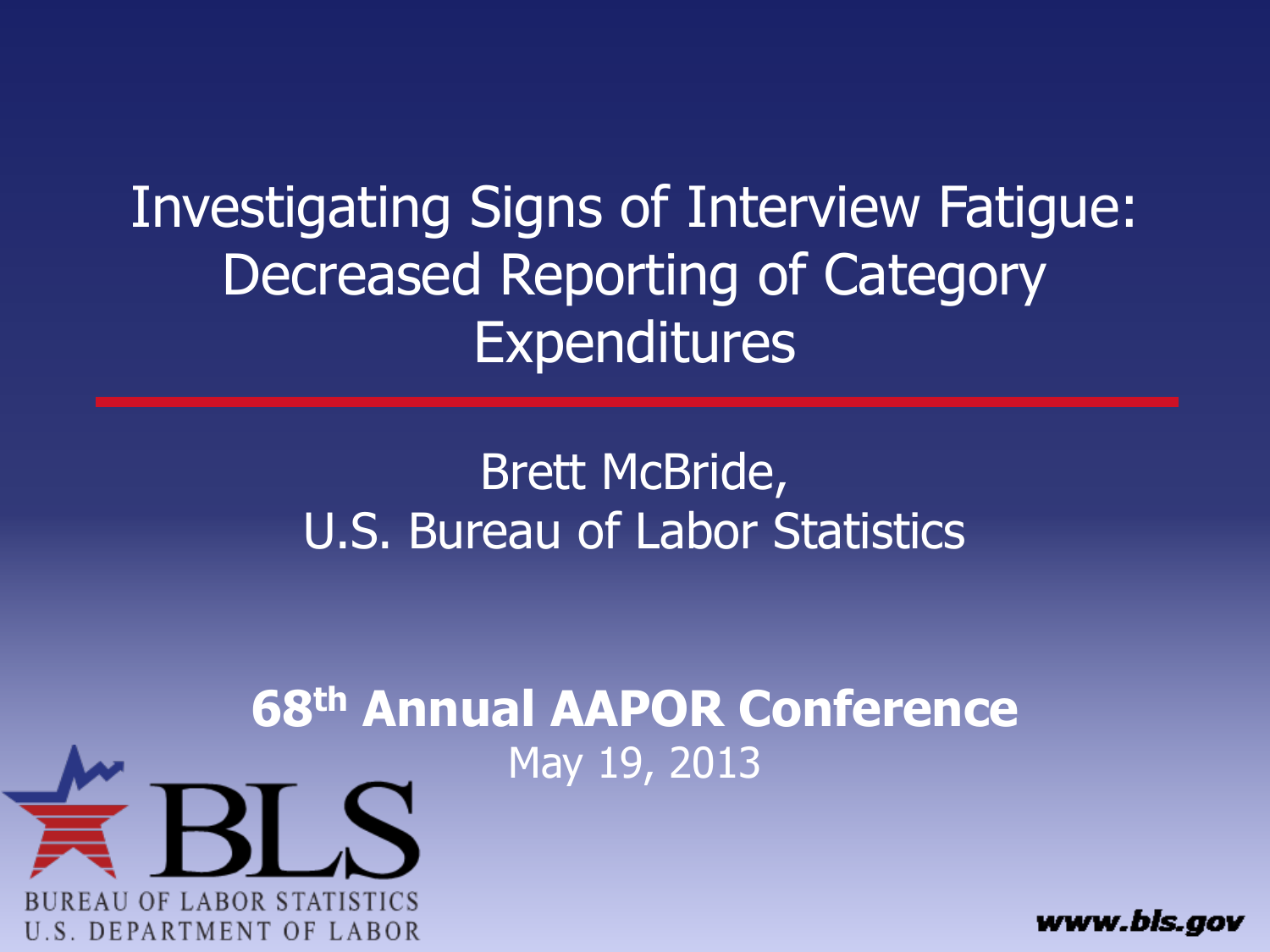### **Outline**

- Background: Consumer Expenditure Survey
- **Research Questions** 
	- ▶ Response Pattern to Filter Questions (FQ) in survey
- **Data and Methods**
- **Findings** 
	- **Response Patterns**
	- ▶ Associated Correlates of Reporting Changes
- **Summary**

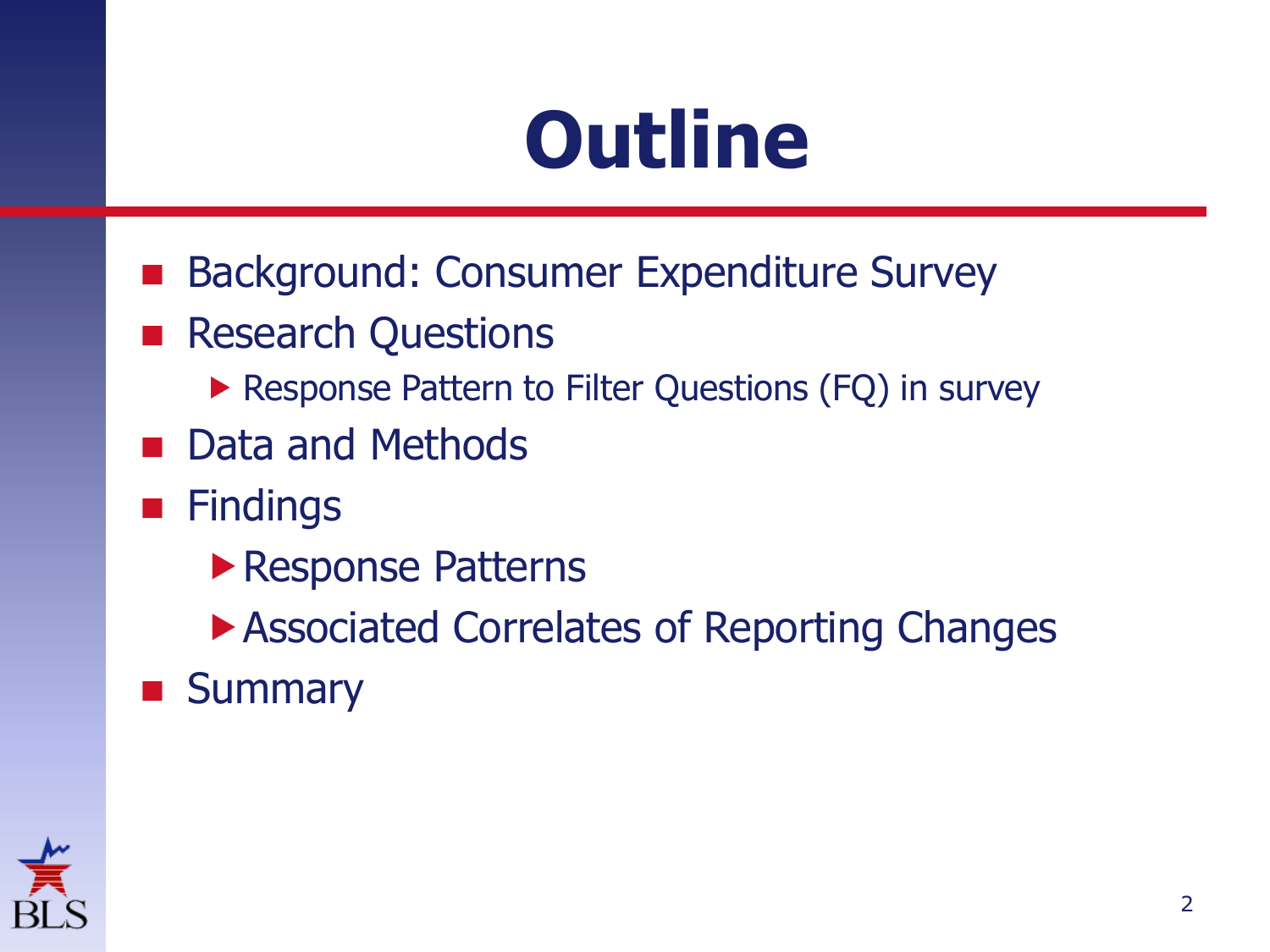#### **Background Consumer Expenditure (CE) Survey**

- National household panel survey that collects information about buying habits of consumers
- Used to calculate the weights of items tracked by the Consumer Price Index (CPI), also used by economists, academics, and market researchers
- Study focus: Quarterly Interview Survey (CEQ) survey of larger, easier-to-recall purchases
- CEQ: 1-hour interviews conducted 5 times over 15 months

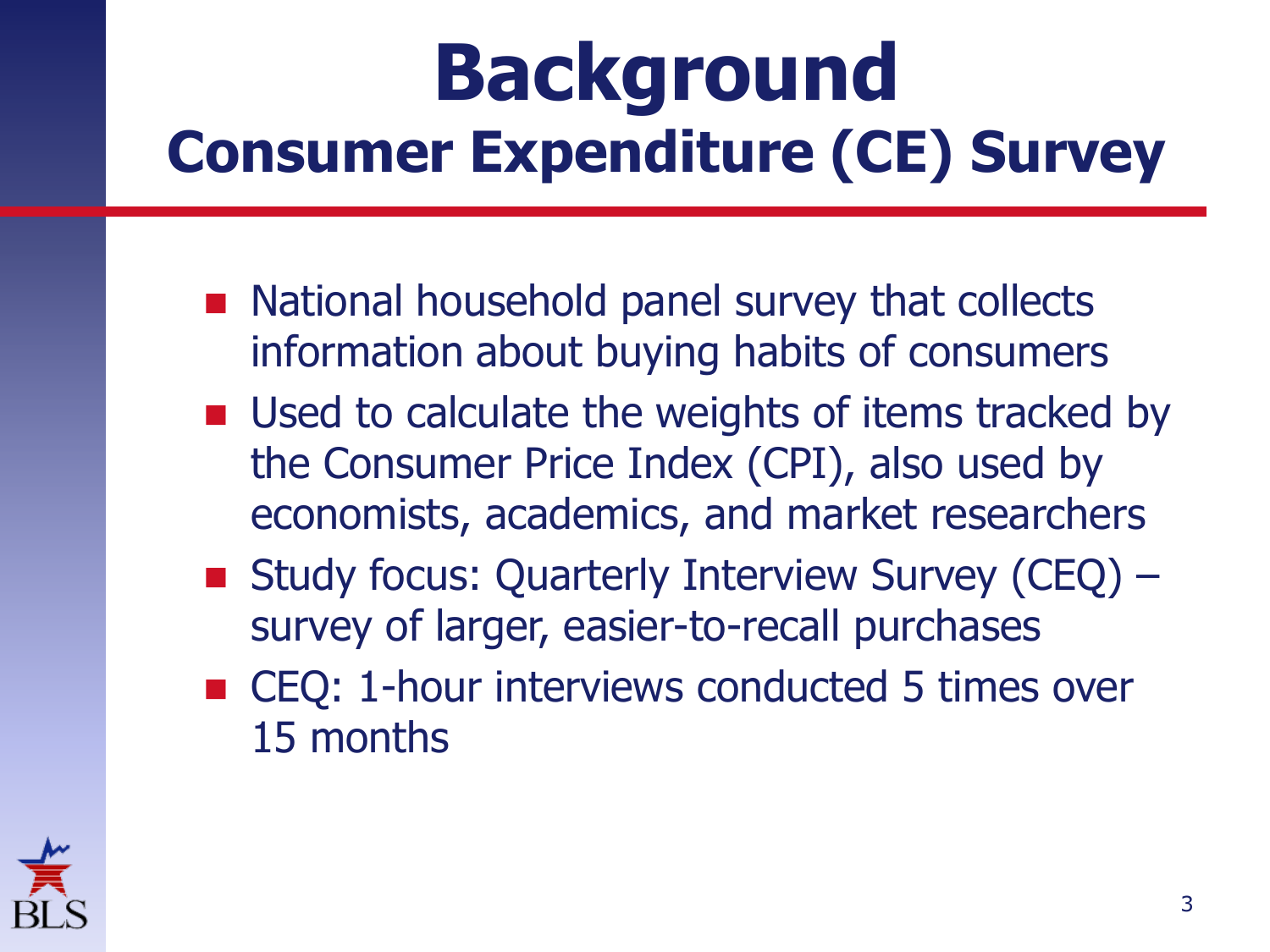#### **Example: CEQ "Interleafed format"**

"Since April 1, have you purchased any of the following items …

- [FQ#1]: -**coats, jackets or furs**? [if 'yes']:
	- What did you buy?

Was this purchased for someone inside or outside of your household? …

How much did it cost?

[FQ#2]: -**sport coats or tailored jackets**? …

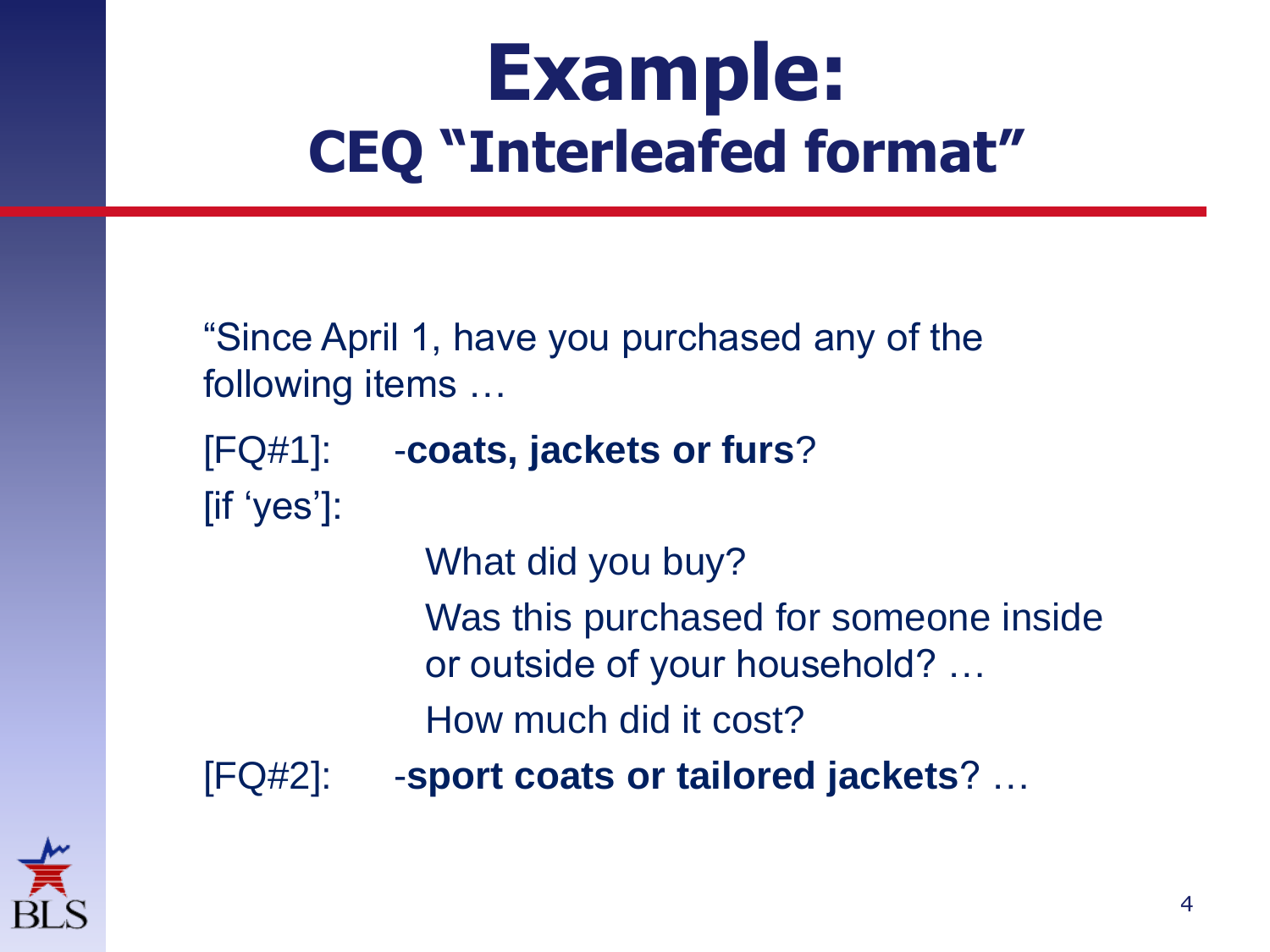# **Research Questions**

- 1. Is there decreased endorsement of FQs ('FQ trend') over the course of the interview?
- 2. Is decreasing FQ trend due to low motivation?
- 3. Is decreasing FQ trend due to fatigue from cognitive burden?
- **Decreased FQ trend may suggest need to revise** CEQ's interleafed format to grouped format

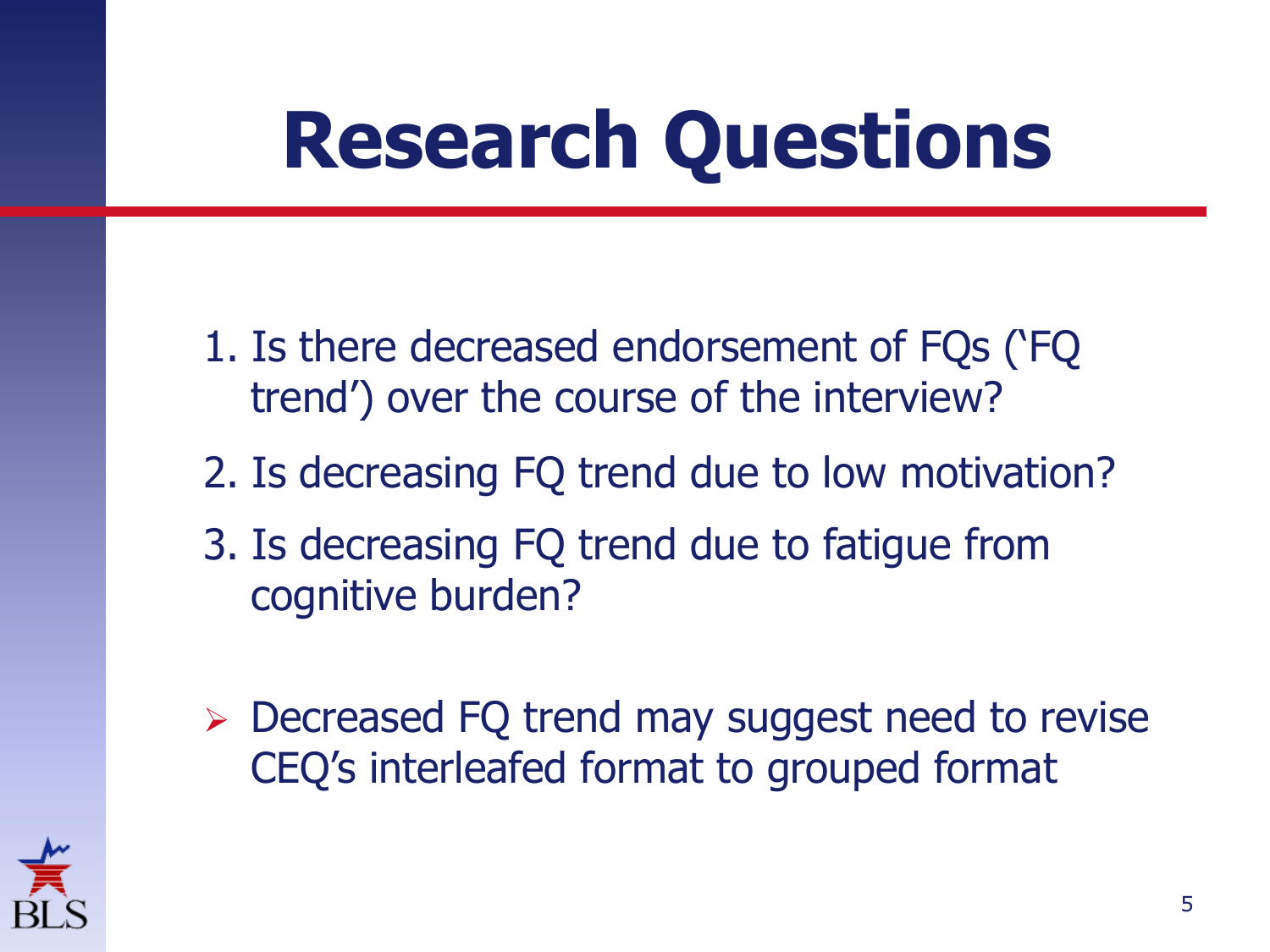### **Data and Methods**

- Data from May 2011 interviews  $(n=539)$
- 303 FQs with collected data, asked of all respondents
- Calculate proportion of respondents endorsing each FQ
- Divide interview into 3 segments to calculate average endorsement rate in first third and last third (FQ trend)
- **OLS Regression to examine association of** motivation, burden, controls on FQ trend

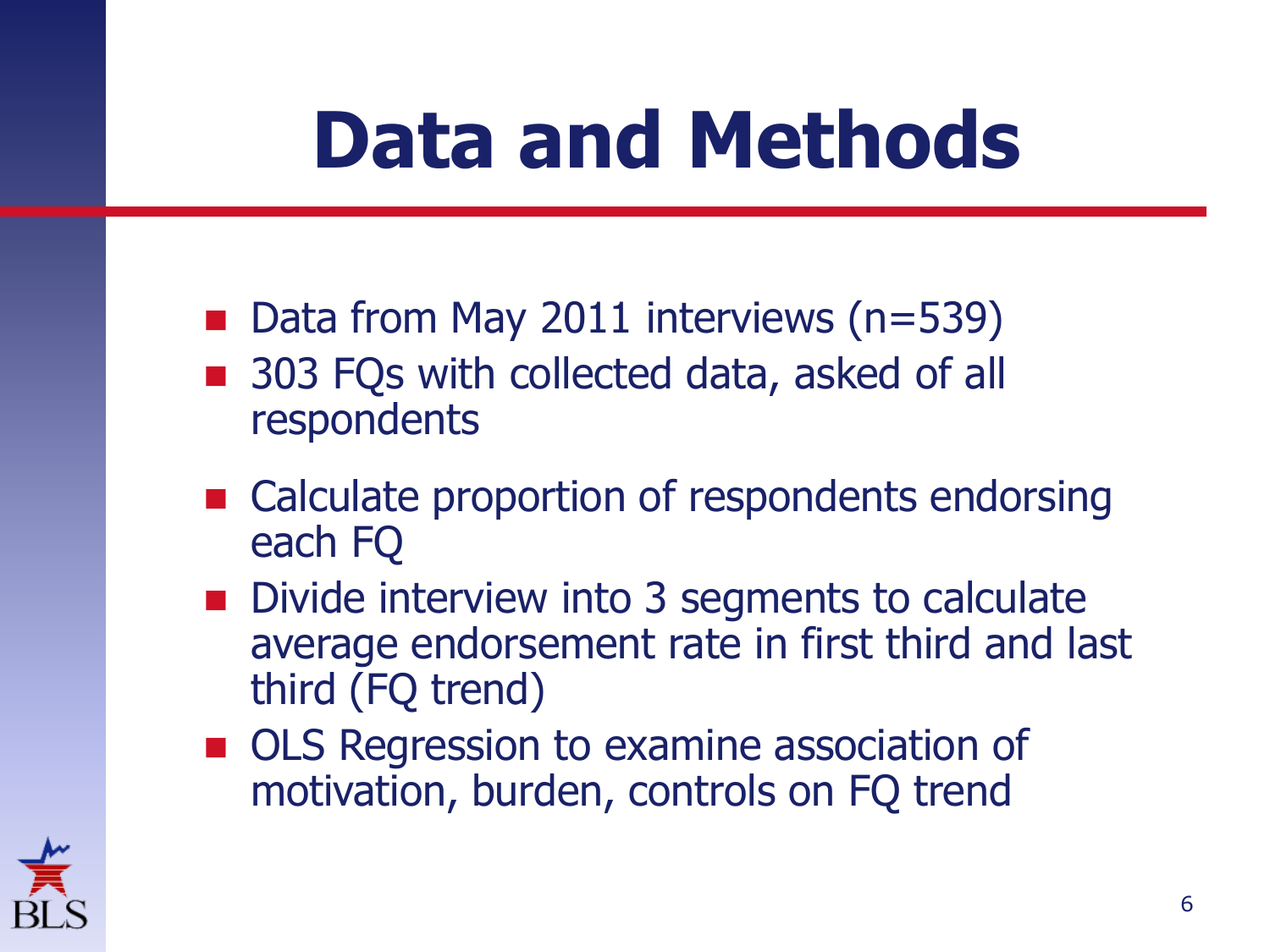## **Findings: FQ Trend (1)**

**Linear 11% decline - first third to last third**



**Sequential FQ Segments**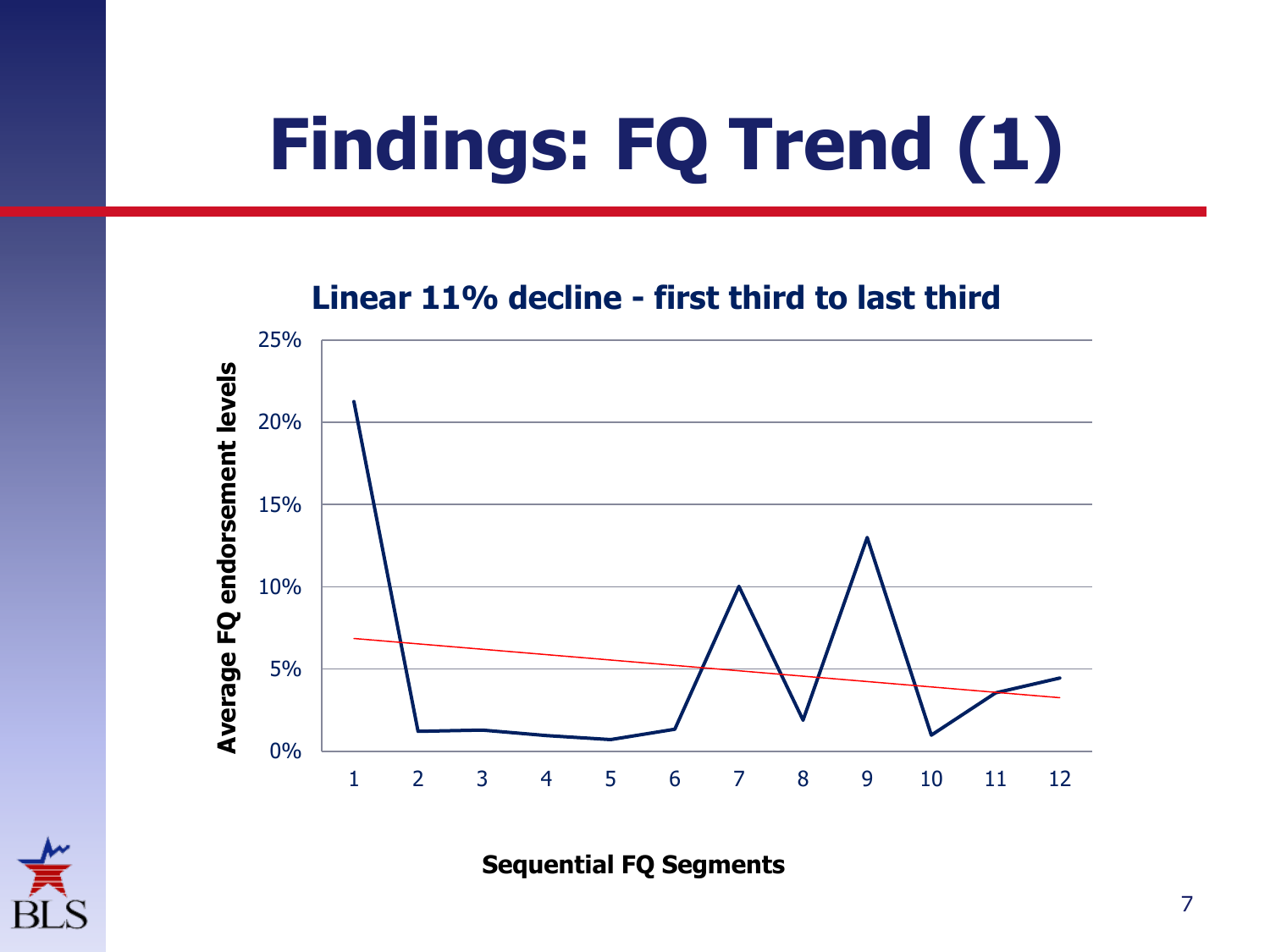## **Findings: FQ Trend (1)**

**Linear 11% decline - first third to last third**



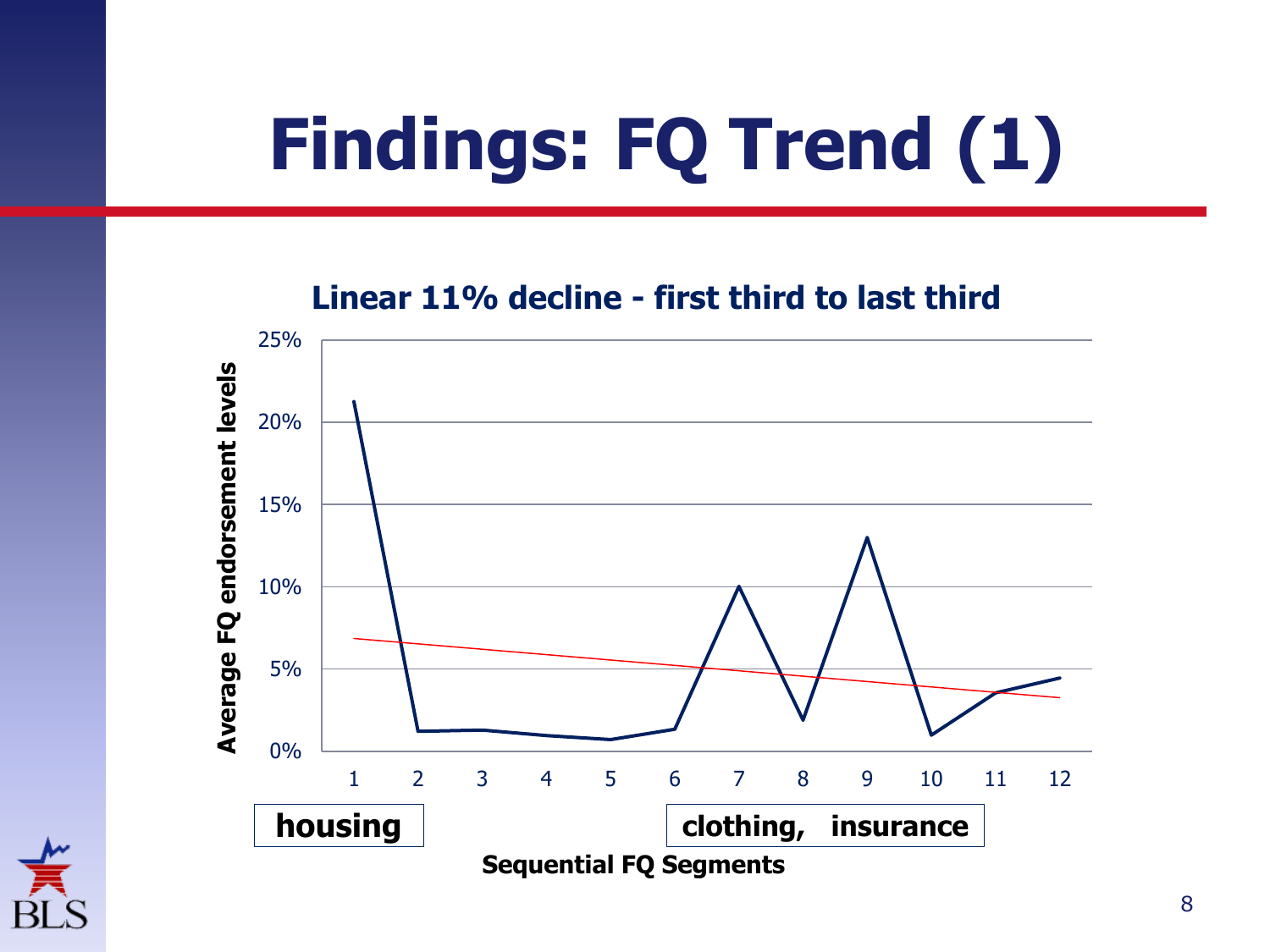## **Findings: FQ Trend (2)**

**Polynomial "U-shaped" pattern**



**Sequential FQ Segments**

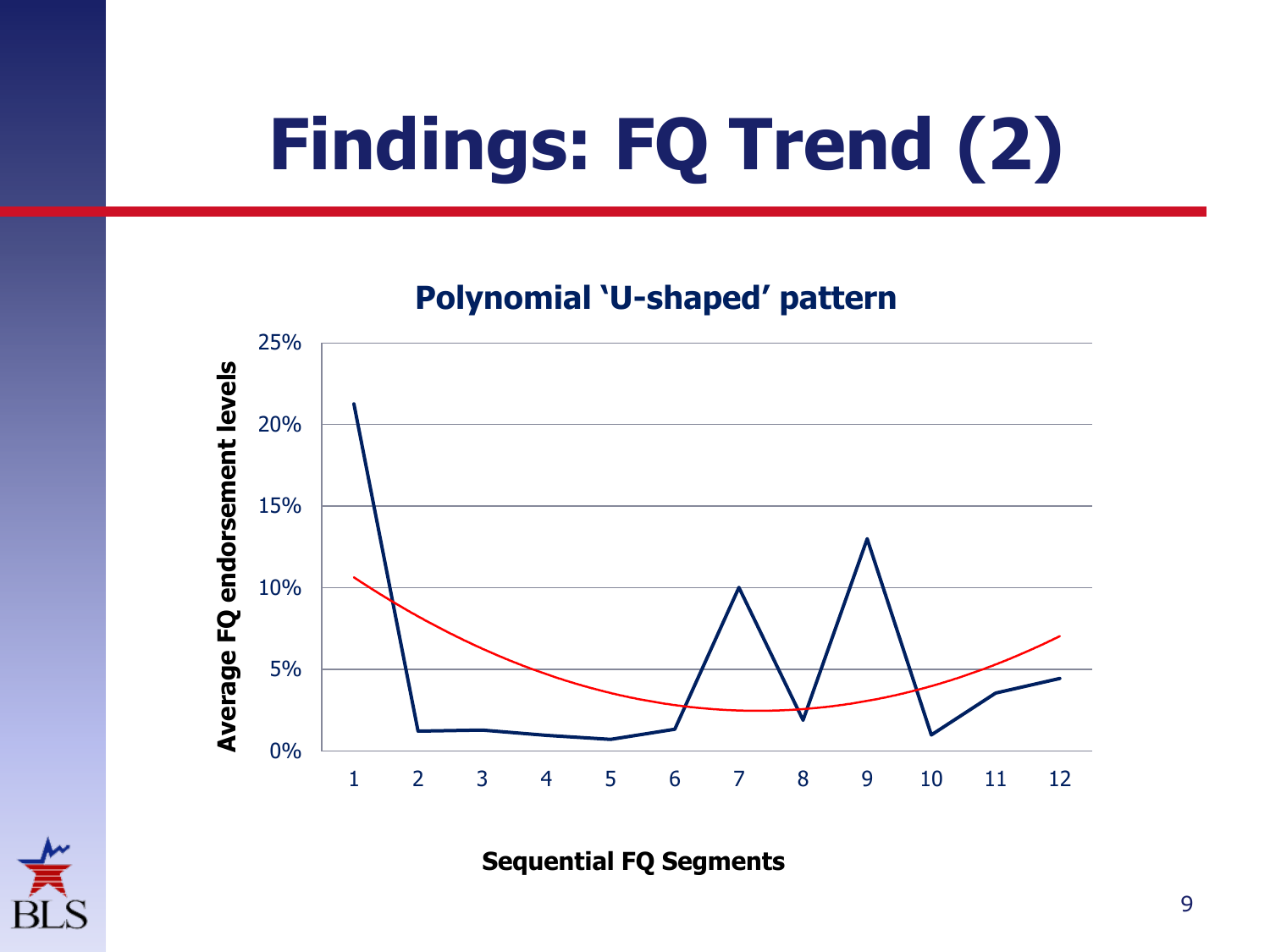| <b>Variable</b>                     | <b>Coefficient</b> | <b>P-value</b>     |  |
|-------------------------------------|--------------------|--------------------|--|
| <b>Intercept</b>                    | $-5.089$           | < 0.001<br>< 0.001 |  |
| <b>Years of education</b>           | 0.165              |                    |  |
| <b>Years of age</b>                 | 0.029              | < 0.001            |  |
| Number in household                 | $-0.157$           | 0.070              |  |
| <b>Own home</b>                     | $-1.719$           | < .001             |  |
| <b>Proportion spent necessities</b> | $-0.012$           | 0.025              |  |
| In-person interview                 | 0.003              | 0.994              |  |
| Expressed 'doorstep' concern        | $-0.245$           | 0.316              |  |
| <b>Number of expenditures</b>       | 0.177              | < .001             |  |
| Number of 'don't know's             | 0.146              | 0.050              |  |
| Survey duration (minutes)           | $-0.009$           | 0.348              |  |

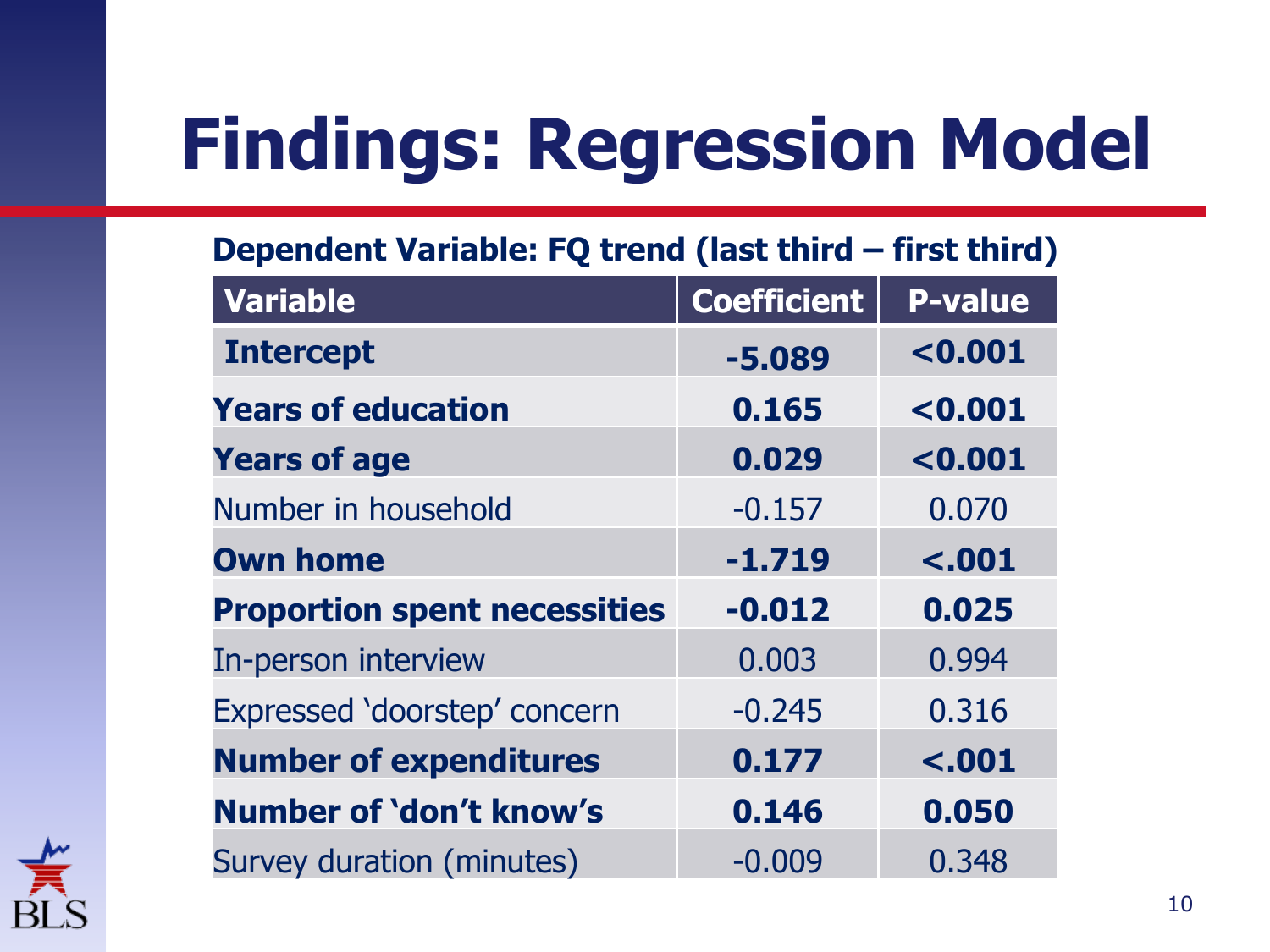| Variable                            | <b>Coefficient</b> | <b>P-value</b> |  |
|-------------------------------------|--------------------|----------------|--|
| <b>Intercept</b>                    | $-5.089$           | < 0.001        |  |
| <b>Years of education</b>           | 0.165              | < 0.001        |  |
| <b>Years of age</b>                 | 0.029              | < 0.001        |  |
| Number in household                 | $-0.157$           | 0.070          |  |
| <b>Own home</b>                     | $-1.719$           | $-.001$        |  |
| <b>Proportion spent necessities</b> | $-0.012$           | 0.025          |  |
| In-person interview                 | 0.003              | 0.994          |  |
| <b>Expressed 'doorstep' concern</b> | $-0.245$           | 0.316          |  |
| <b>Number of expenditures</b>       | 0.177              | $-.001$        |  |
| Number of 'don't know's             | 0.146              | 0.050          |  |
| Survey duration (min)               | $-0.009$           | 0.348          |  |

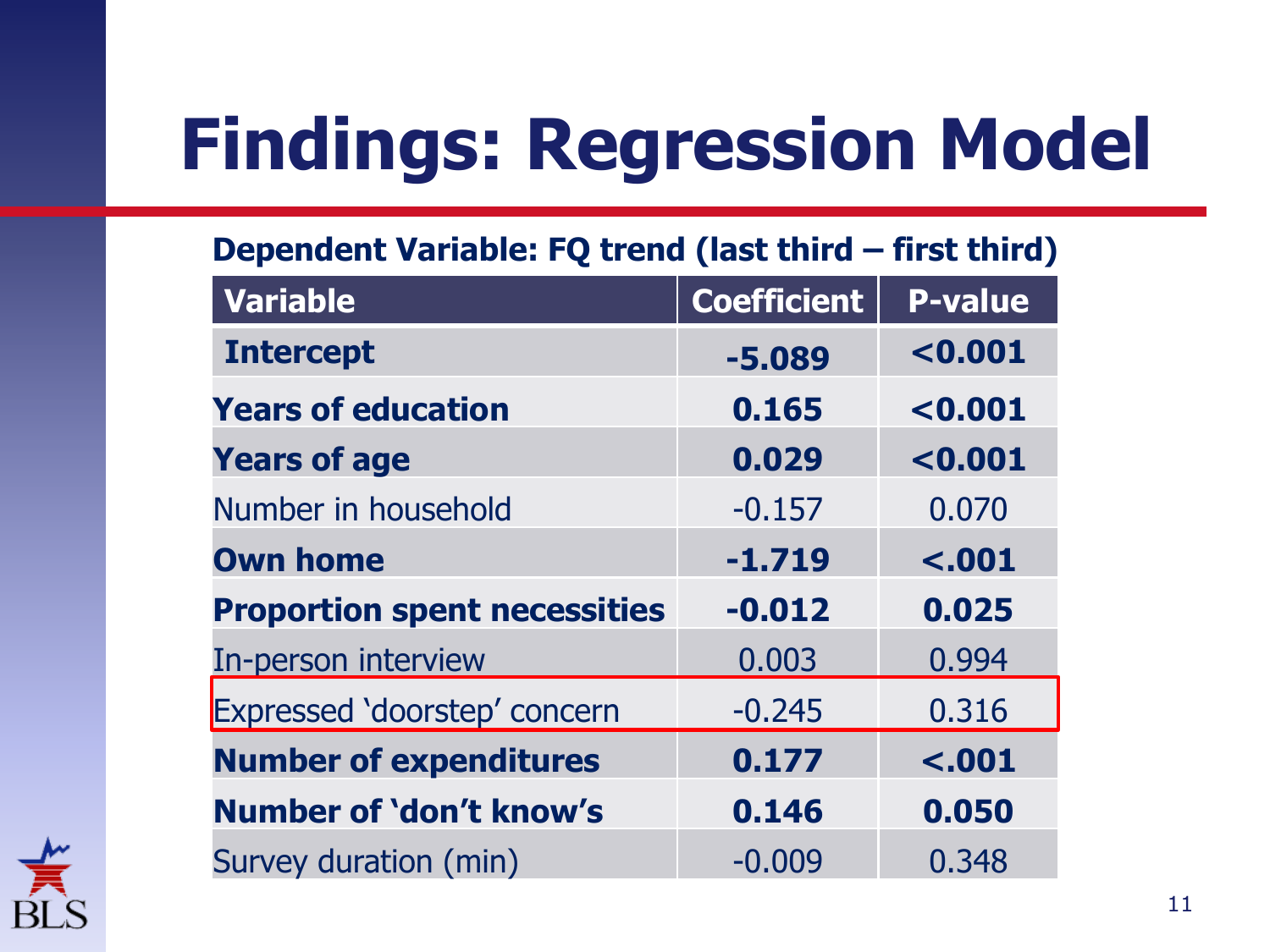| <b>Variable</b>                     | <b>Coefficient</b> | <b>P-value</b> |  |
|-------------------------------------|--------------------|----------------|--|
| <b>Intercept</b>                    | $-5.089$           | < 0.001        |  |
| <b>Years of education</b>           | 0.165              | < 0.001        |  |
| <b>Years of age</b>                 | 0.029              | < 0.001        |  |
| Number in household                 | $-0.157$           | 0.070          |  |
| <b>Own home</b>                     | $-1.719$           | $-.001$        |  |
| <b>Proportion spent necessities</b> | $-0.012$           | 0.025          |  |
| In-person interview                 | 0.003              | 0.994          |  |
| Expressed 'doorstep' concern        | $-0.245$           | 0.316          |  |
| <b>Number of expenditures</b>       | 0.177              | < .001         |  |
| Number of 'don't know's             | 0.146              | 0.050          |  |
| Survey duration (min)               | $-0.009$           | 0.348          |  |

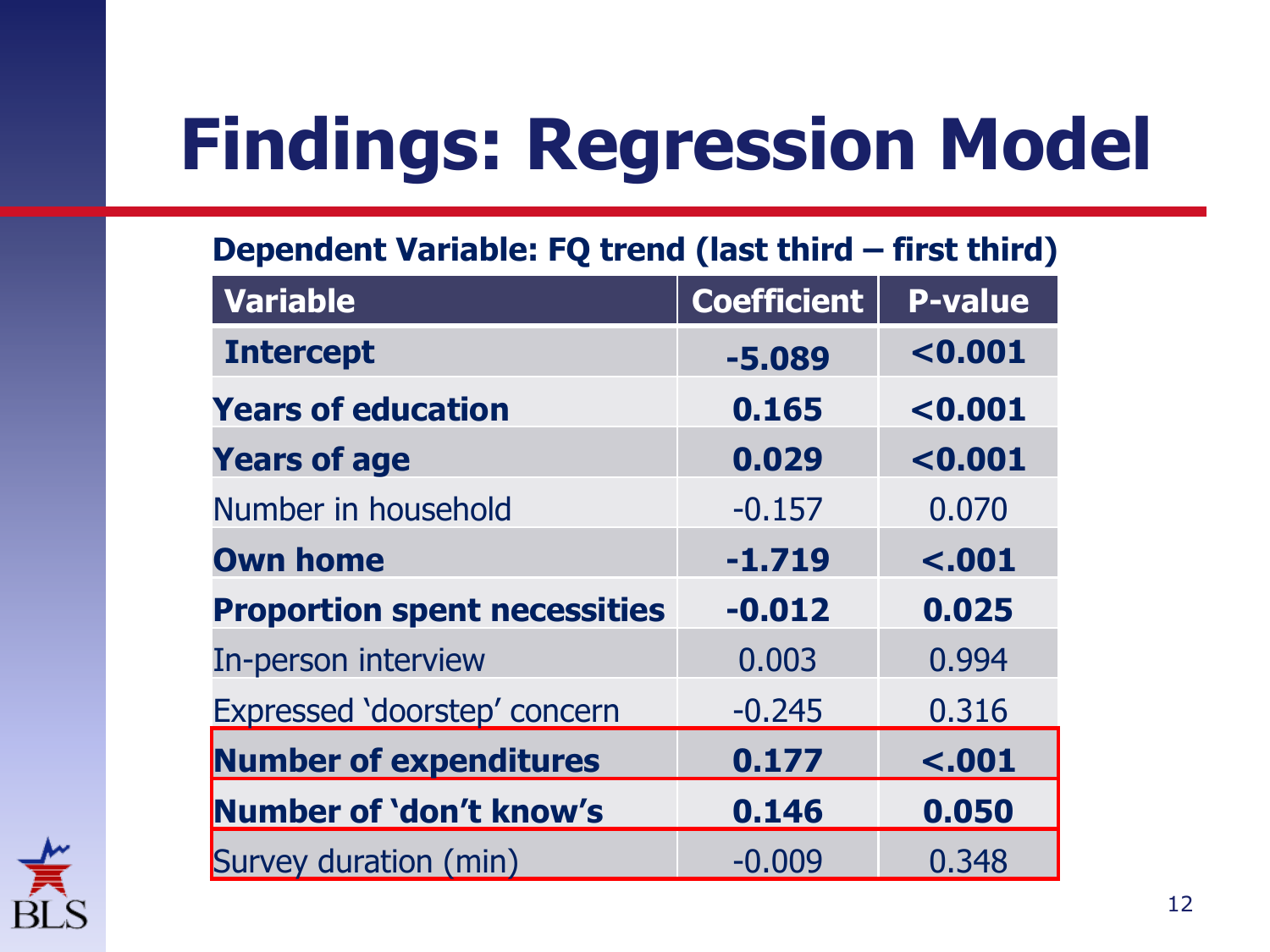| <b>Variable</b>                     | <b>Coefficient</b> | <b>P-value</b> |  |
|-------------------------------------|--------------------|----------------|--|
| <b>Intercept</b>                    | $-5.089$           | < 0.001        |  |
| <b>Years of education</b>           | 0.165              | < 0.001        |  |
| <b>Years of age</b>                 | 0.029              | < 0.001        |  |
| Number in household                 | $-0.157$           | 0.070          |  |
| <b>Own home</b>                     | $-1.719$           | $-.001$        |  |
| <b>Proportion spent necessities</b> | $-0.012$           | 0.025          |  |
| In-person interview                 | 0.003              | 0.994          |  |
| Expressed 'doorstep' concern        | $-0.245$           | 0.316          |  |
| <b>Number of expenditures</b>       | 0.177              | < .001         |  |
| Number of 'don't know's             | 0.146              | 0.050          |  |
| Survey duration (min)               | $-0.009$           | 0.348          |  |

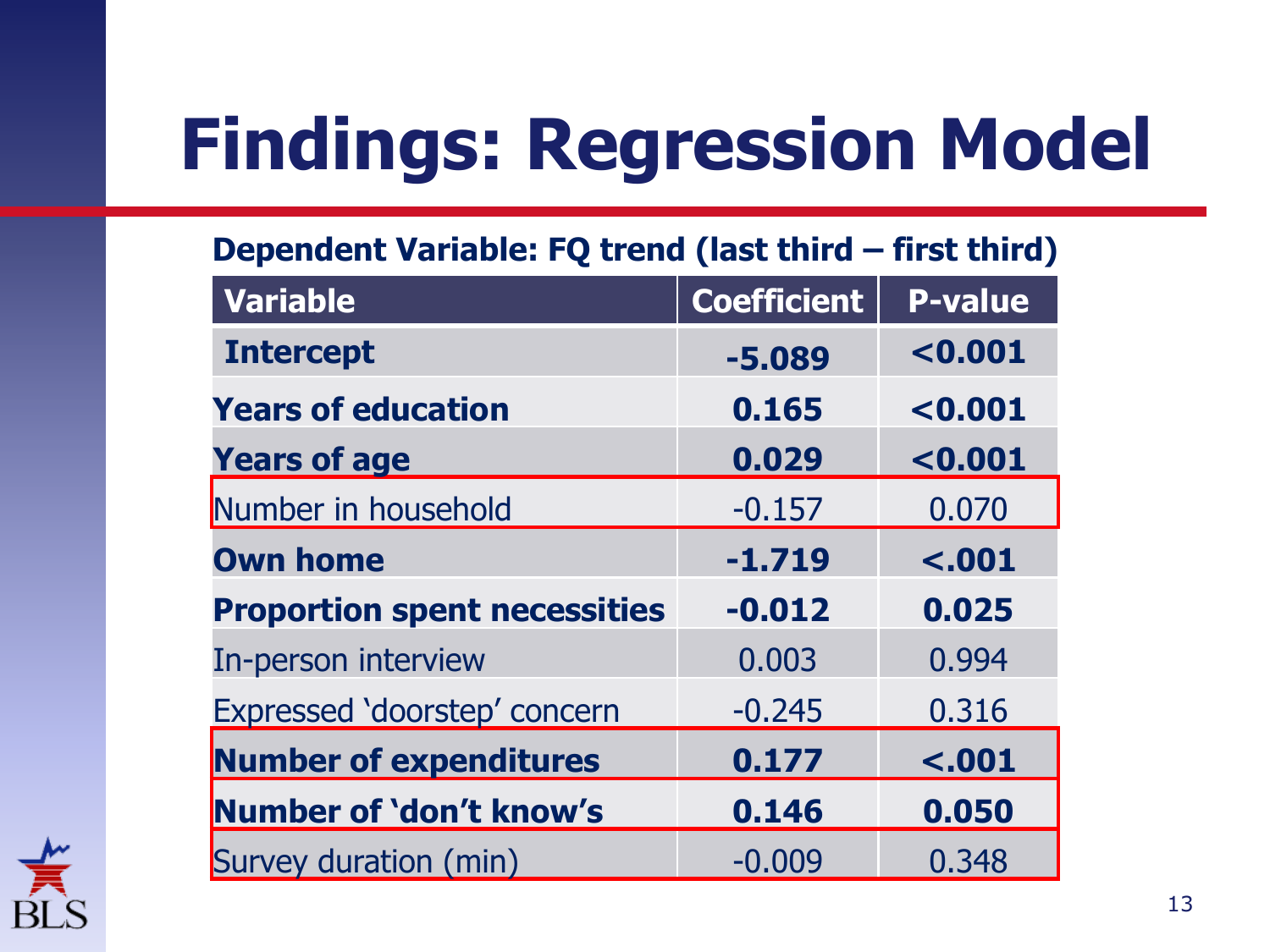#### **Summary: Findings**

- Limited decline in FQ trend in survey
- **Motivation ('doorstep' concern) association** with declining FQ trend not significant
- Burden (survey duration) association not significant but in expected direction
- Burden (number of expenditures, 'don't know' responses) association significant but not in expected direction
- Burden (number in household) borderline significant association

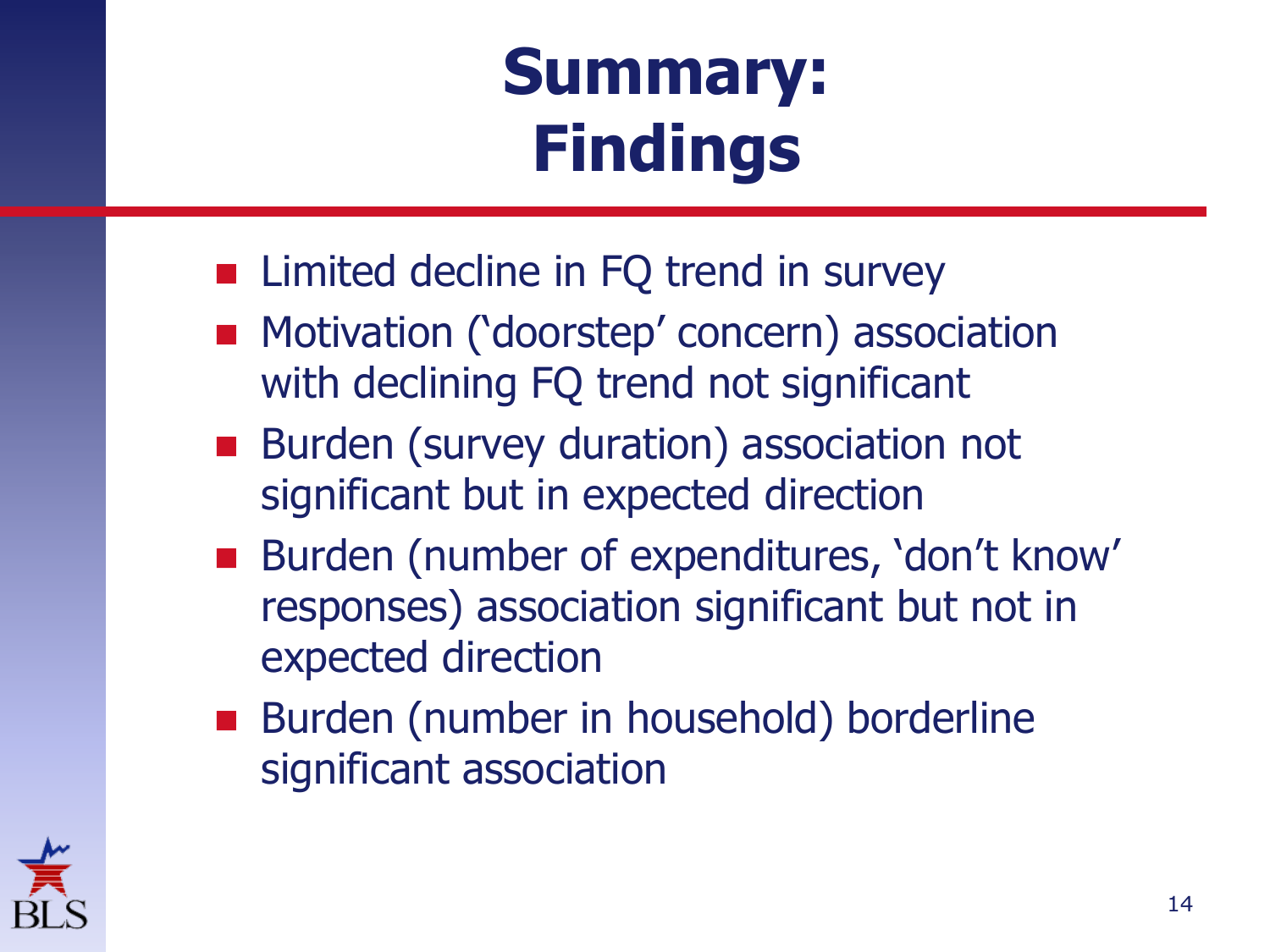#### **Summary: Caveats and Applications**

- ▶ Difficult to disentangle FQ trend (i.e., impact of respondent conditioning/underreporting) from content of specific FQ questions
- **Insufficient evidence of declining responses to** FQs to warrant revising interleafed format
- Need for interviewers to provide encouragement to low-motivation households in later stages of interview

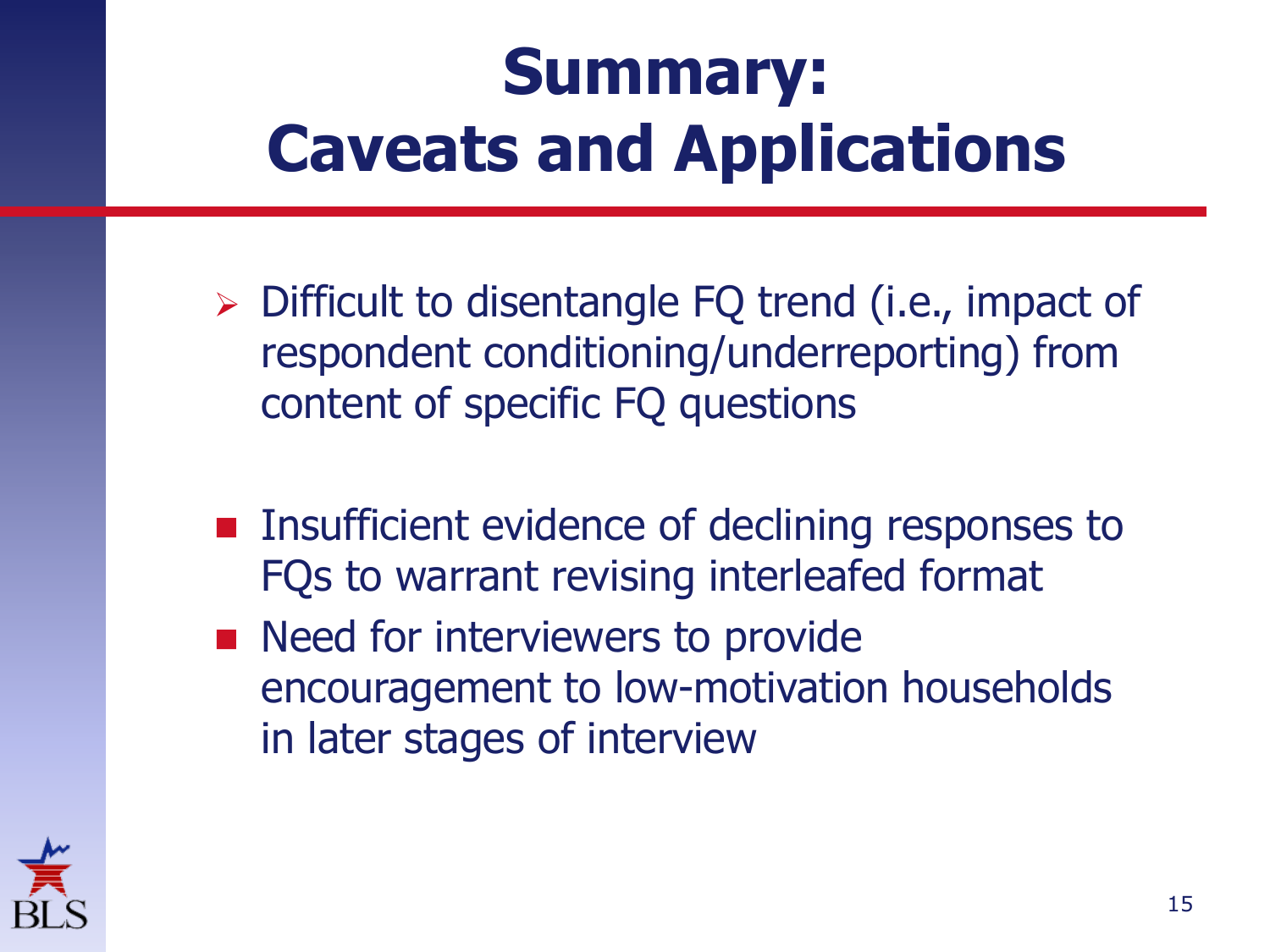#### **Contact Information**

#### mcbride.brett@bls.gov



www.bls.gov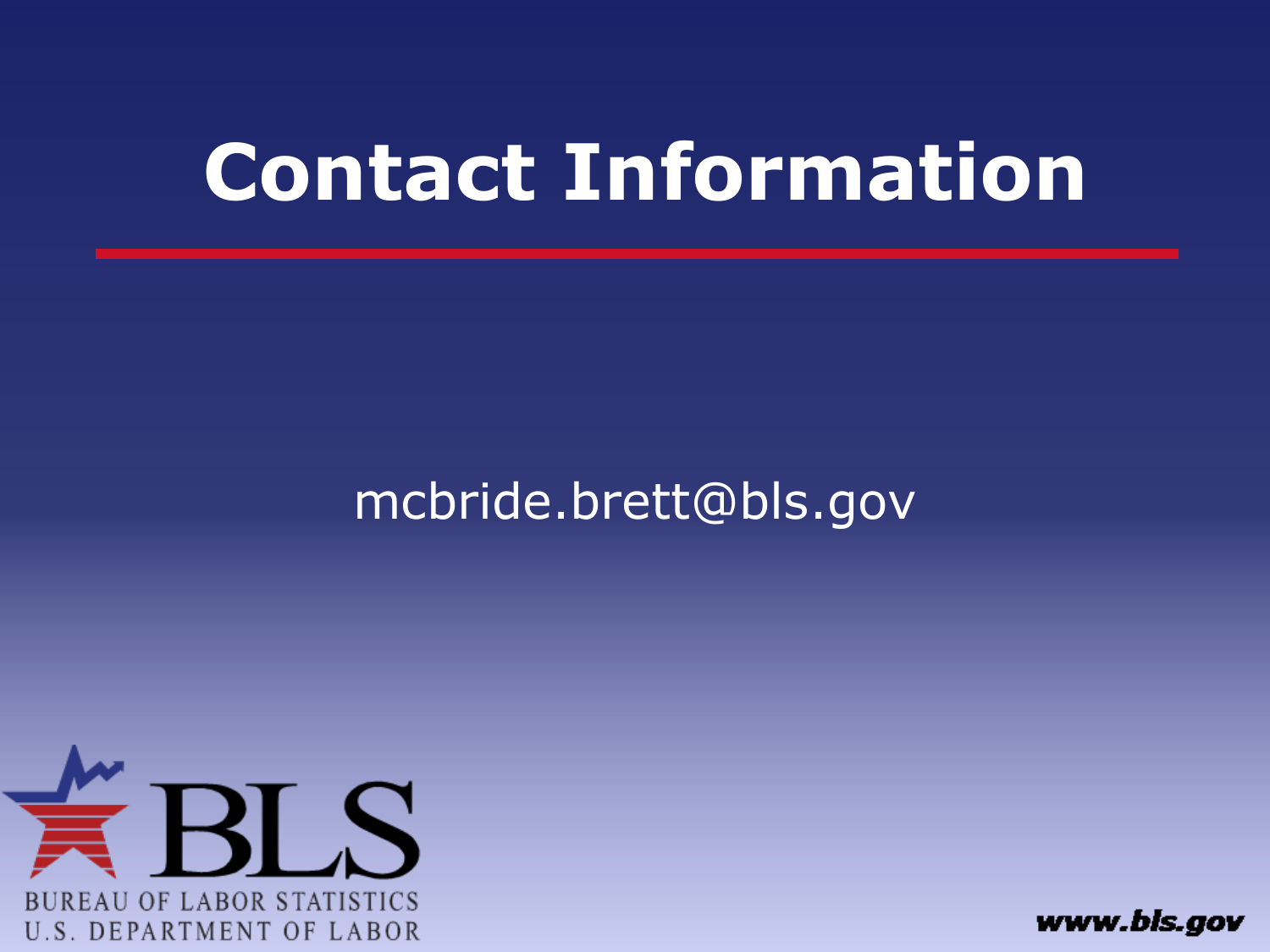# **FQ Trend Comparisons**

| Change in FQ trend | $-0.70$                                    |                                         |
|--------------------|--------------------------------------------|-----------------------------------------|
|                    |                                            |                                         |
|                    | <b>No doorstep</b><br>concern<br>$(n=293)$ | <b>Doorstep</b><br>concern<br>$(n=252)$ |
| Change in FQ trend | $-0.55$                                    | $-0.87$                                 |
|                    |                                            |                                         |
|                    | <b>CAPI</b><br>$(n=460)$                   | <b>CATI</b><br>$(n=85)$                 |
| Change in FQ trend | $-0.67$                                    | $-0.86$                                 |
|                    |                                            |                                         |
|                    | Do not<br>own home<br>$(n=200)$            | Own<br>home<br>$(n=345)$                |
| Change in FQ trend | $-0.55$                                    | $-0.79$                                 |